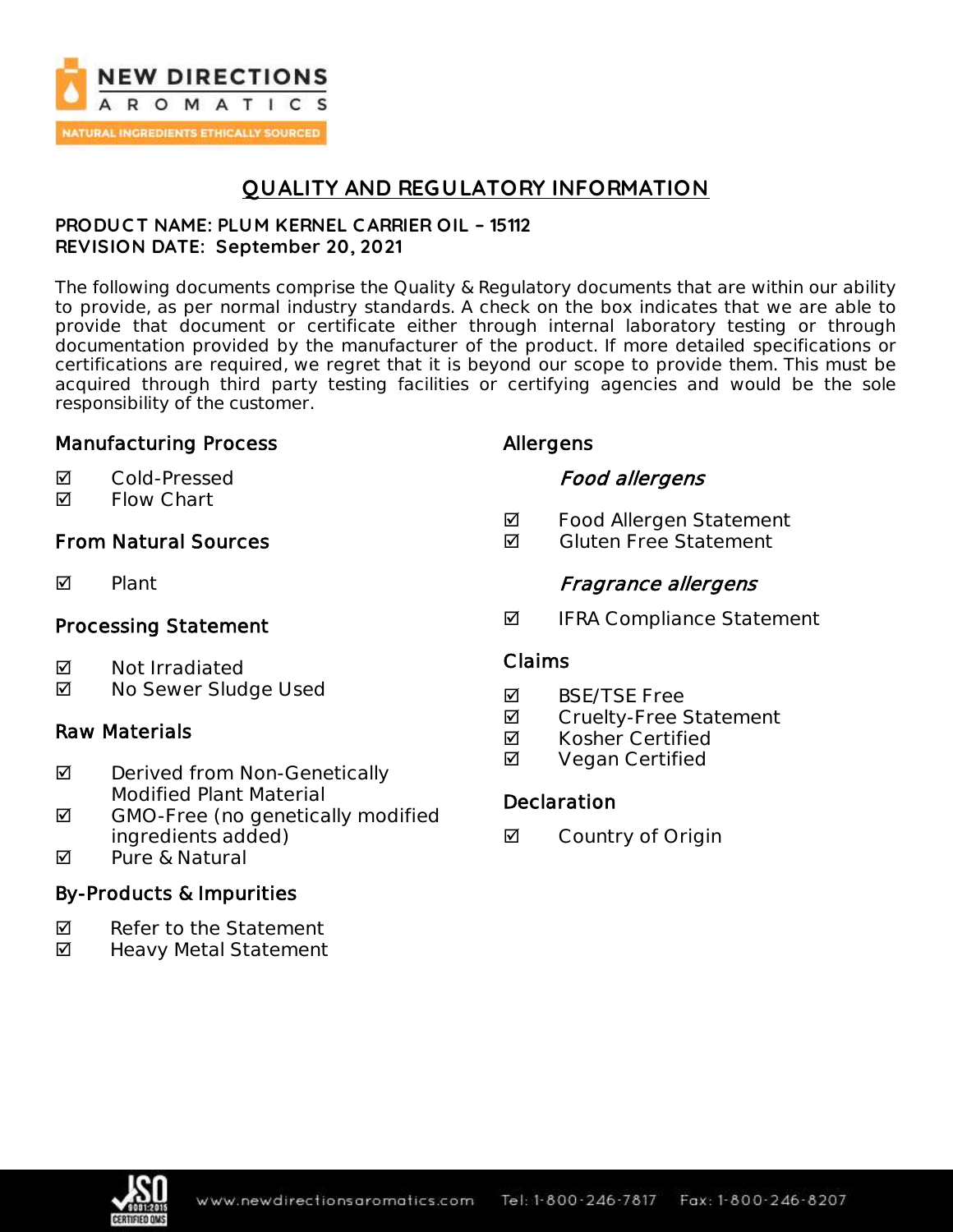

# **FLOW C HART**

## **PRODUC T NAME: PLUM KERNEL C ARRIER OIL – 15112**



#### Disclaimer & Caution:

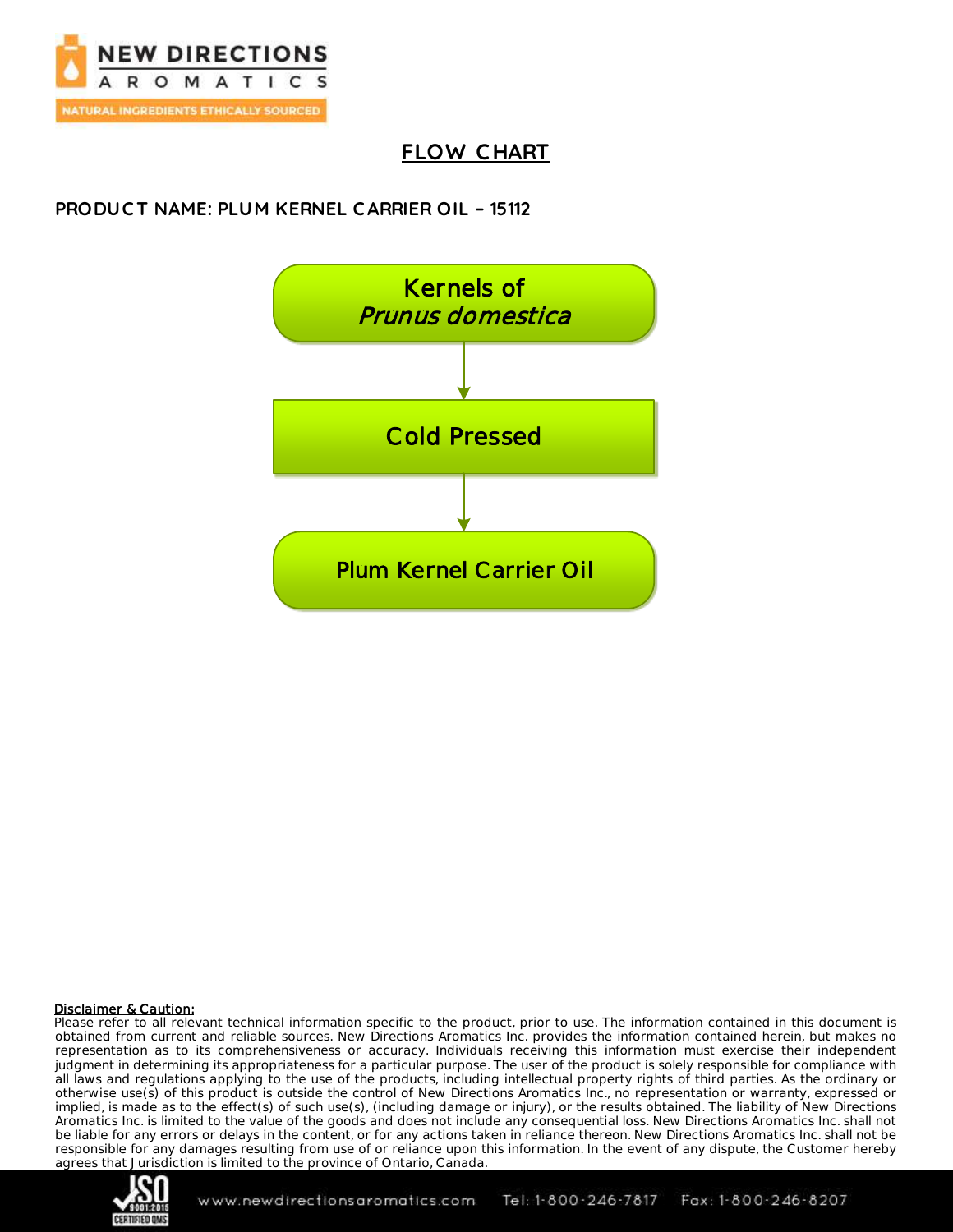

# **NON-IRRADIATION STATEMENT**

### **PRODUC T NAME: PLUM KERNEL C ARRIER OIL – 15112**

We hereby declare that, to the best of our knowledge, this product has not been irradiated and does not contain any ingredient that has gone through any irradiation.

#### Disclaimer & Caution:

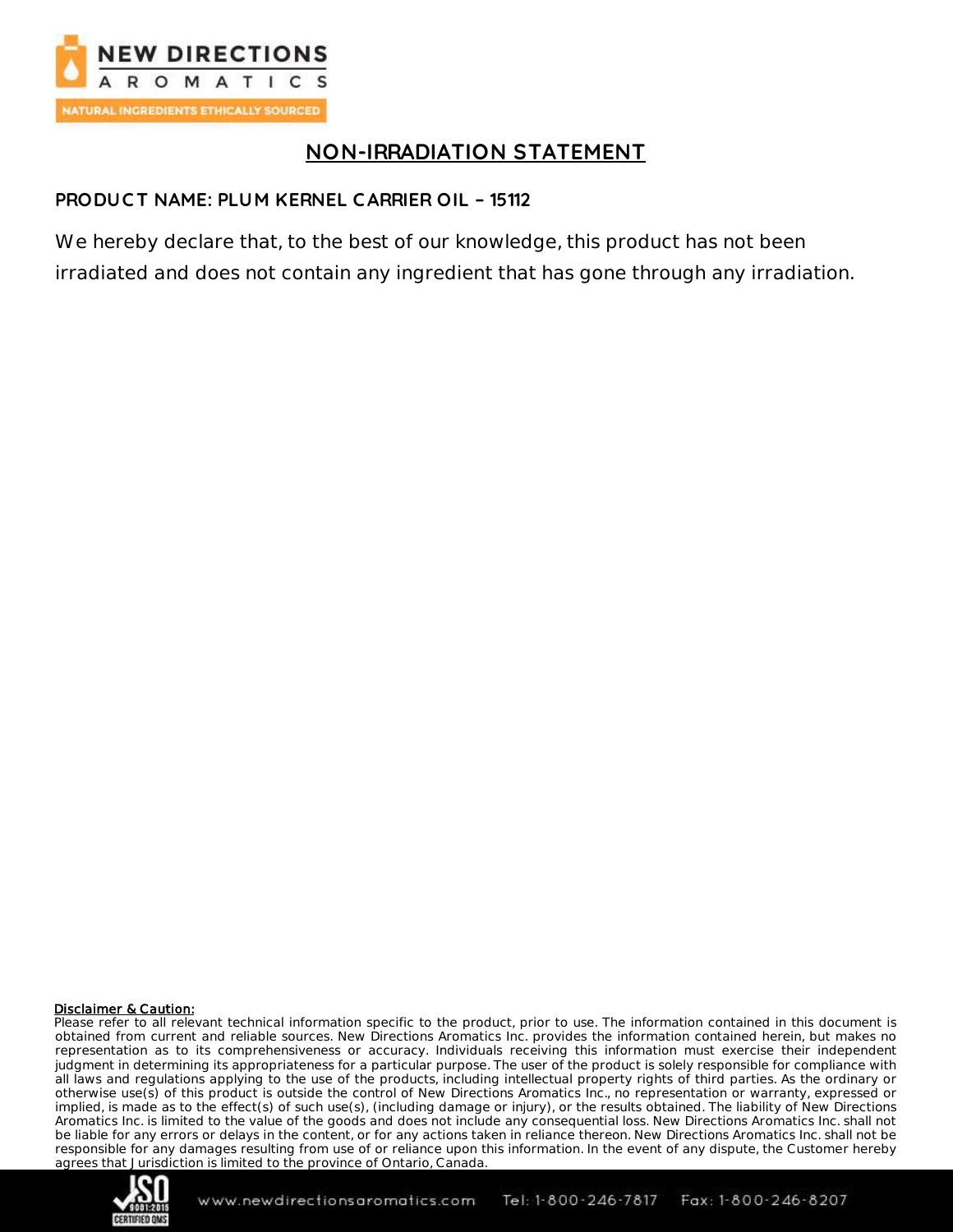

# **SEW ER SLUDGE STATEMENT**

### **PRODUC T NAME: PLUM KERNEL C ARRIER OIL – 15112**

We hereby declare that, to the best of our knowledge, this product has not been processed with sewer sludge.

#### Disclaimer & Caution:

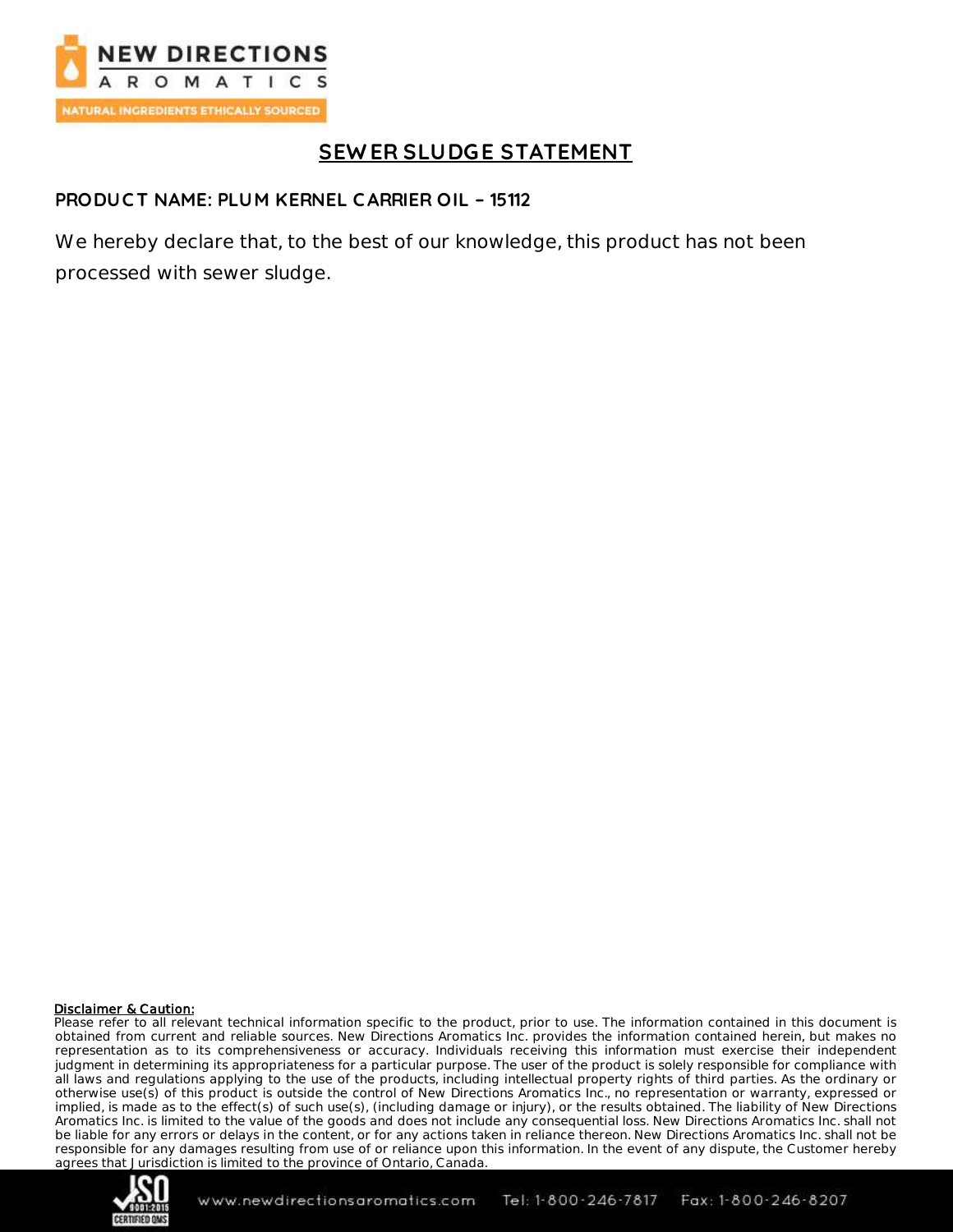

# **GMO STATEMENT**

### **PRODUC T NAME: PLUM KERNEL C ARRIER OIL – 15112**

We hereby declare that, to the best of our knowledge, this product was not produced from or with GMO plant material.

#### Disclaimer & Caution:

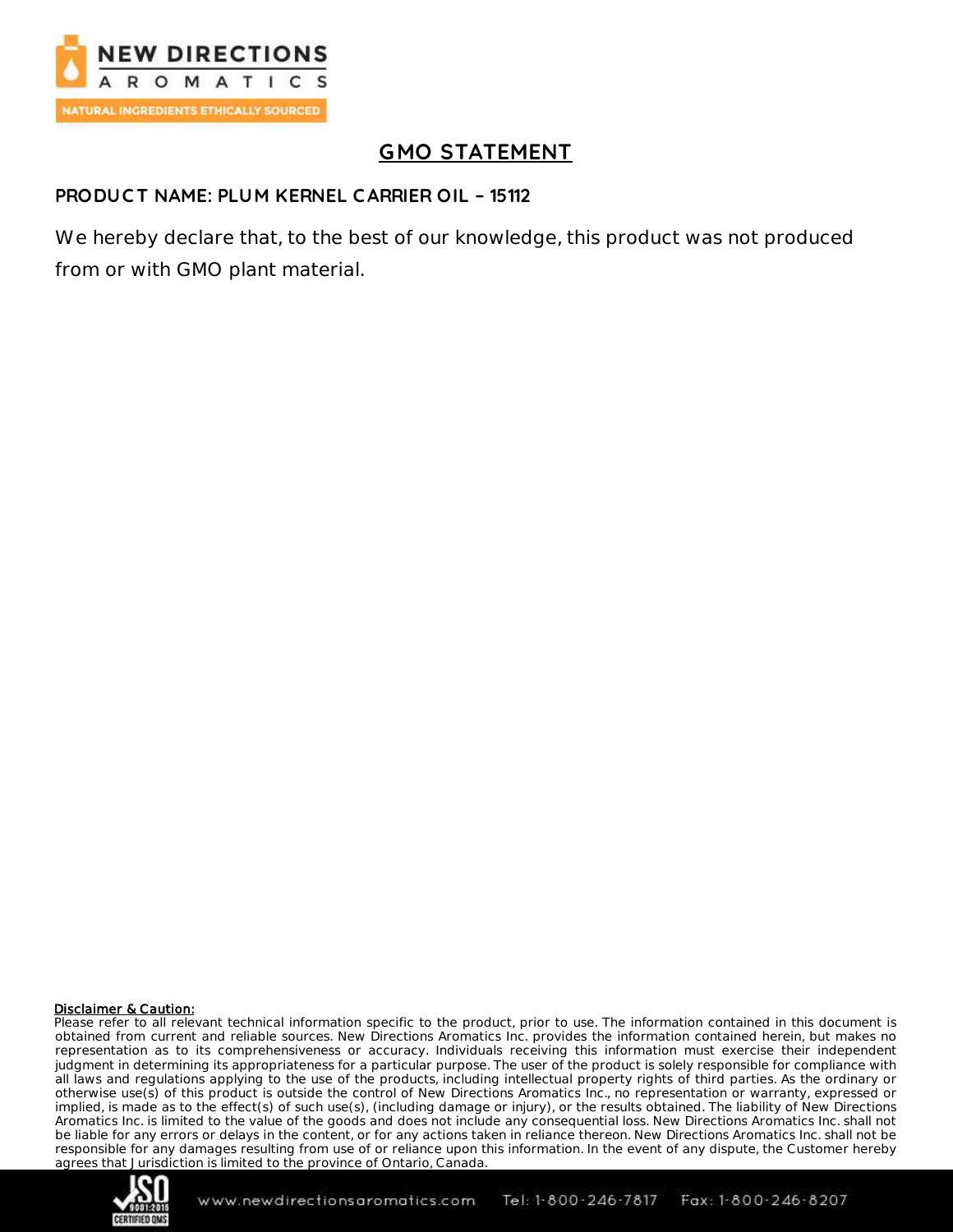

# **PURE & NATURAL STATEMENT**

### **PRODUC T NAME: PLUM KERNEL C ARRIER OIL – 15112**

We hereby declare that, to the best of our knowledge, this product is 100 % pure and natural.

#### Disclaimer & Caution:

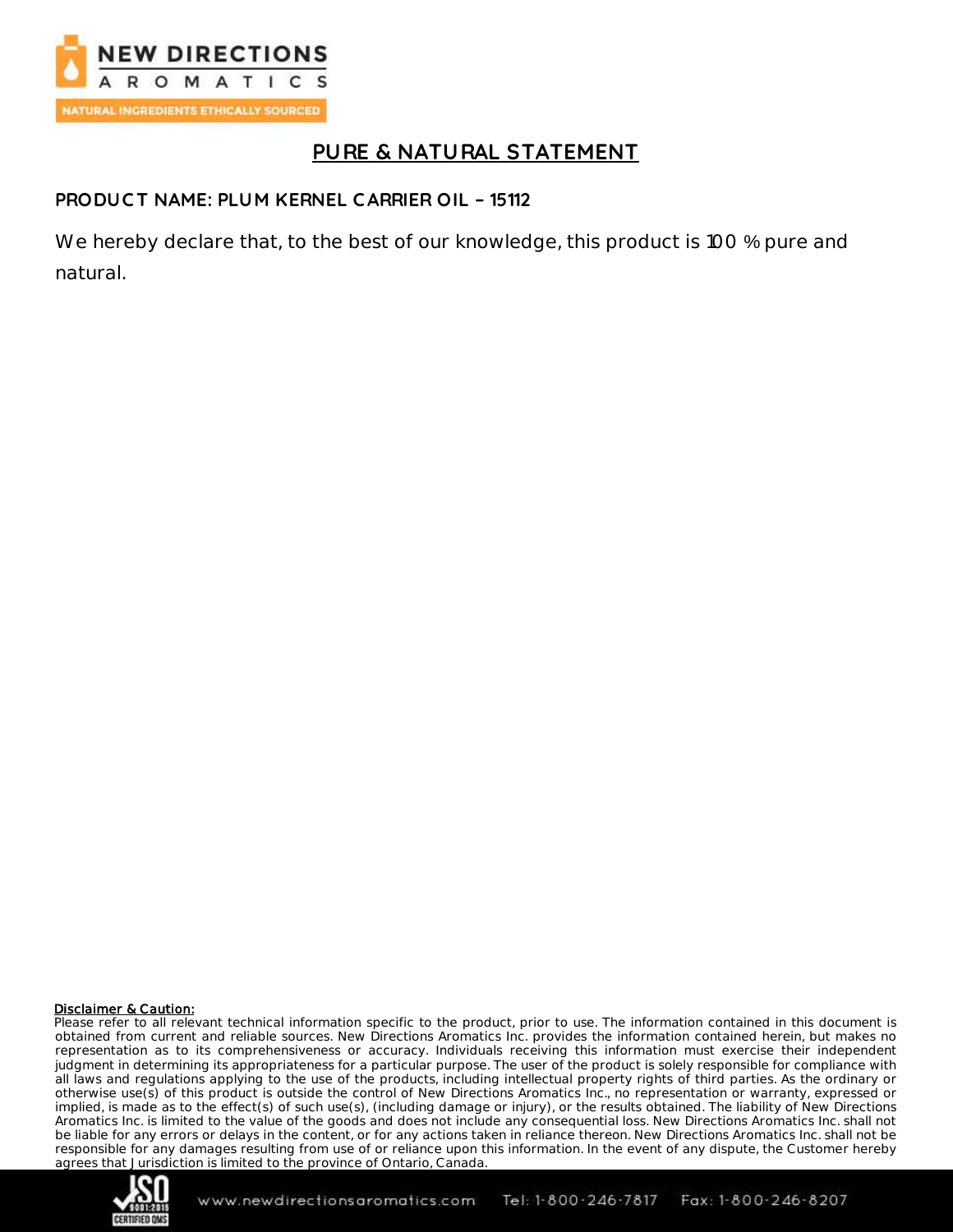

# **BY PRODUC TS & IMPURITIES STATEMENT**

### **PRODUC T NAME: PLUM KERNEL C ARRIER OIL – 15112**

We hereby declare that, to the best of our knowledge, this product does not contain and was not manufactured with any of the following substances:

- Parabens
- Phthalates
- Aflatoxins
- Microorganisms (Mould etc.)
- Solvents and Residual Solvents
- Pesticides and Residual Pesticides
- Palm Oil
- Nanomaterials
- CMR (Carcinogenic, Mutagenic, and Reprotoxic) Substances

#### Disclaimer & Caution:

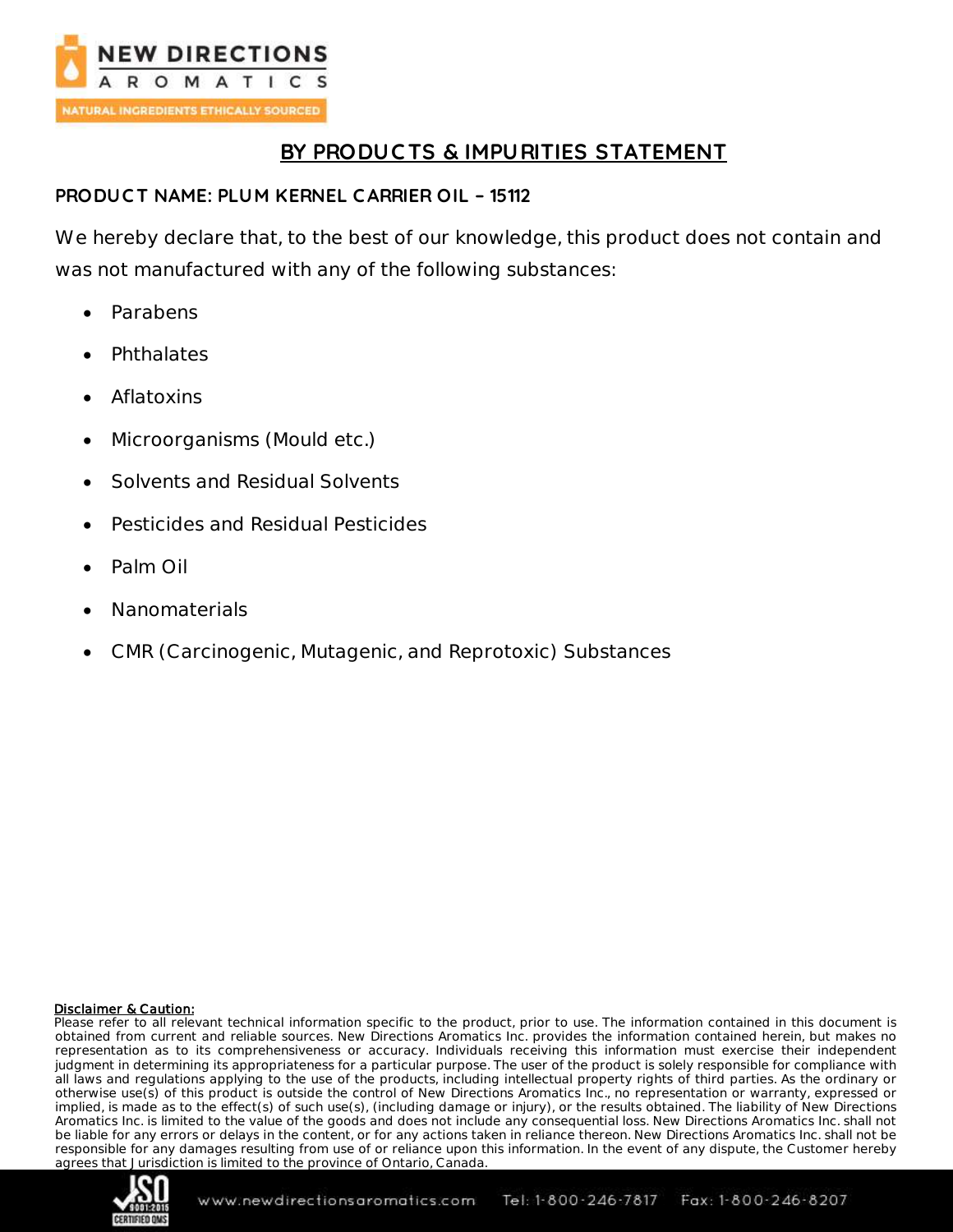

## **HEAVY METALS STATEMENT**

### **PRODUC T NAME: PLUM KERNEL C ARRIER OIL – 15112**

We hereby declare that, to the best of our knowledge, this product complies with the following specifications in regard to heavy metals:

- Lead: <0.2 ppm
- Cadmium: <0.2 ppm
- Mercury: <0.2 ppm
- Arsenic: < 0.2 ppm

#### Disclaimer & Caution:

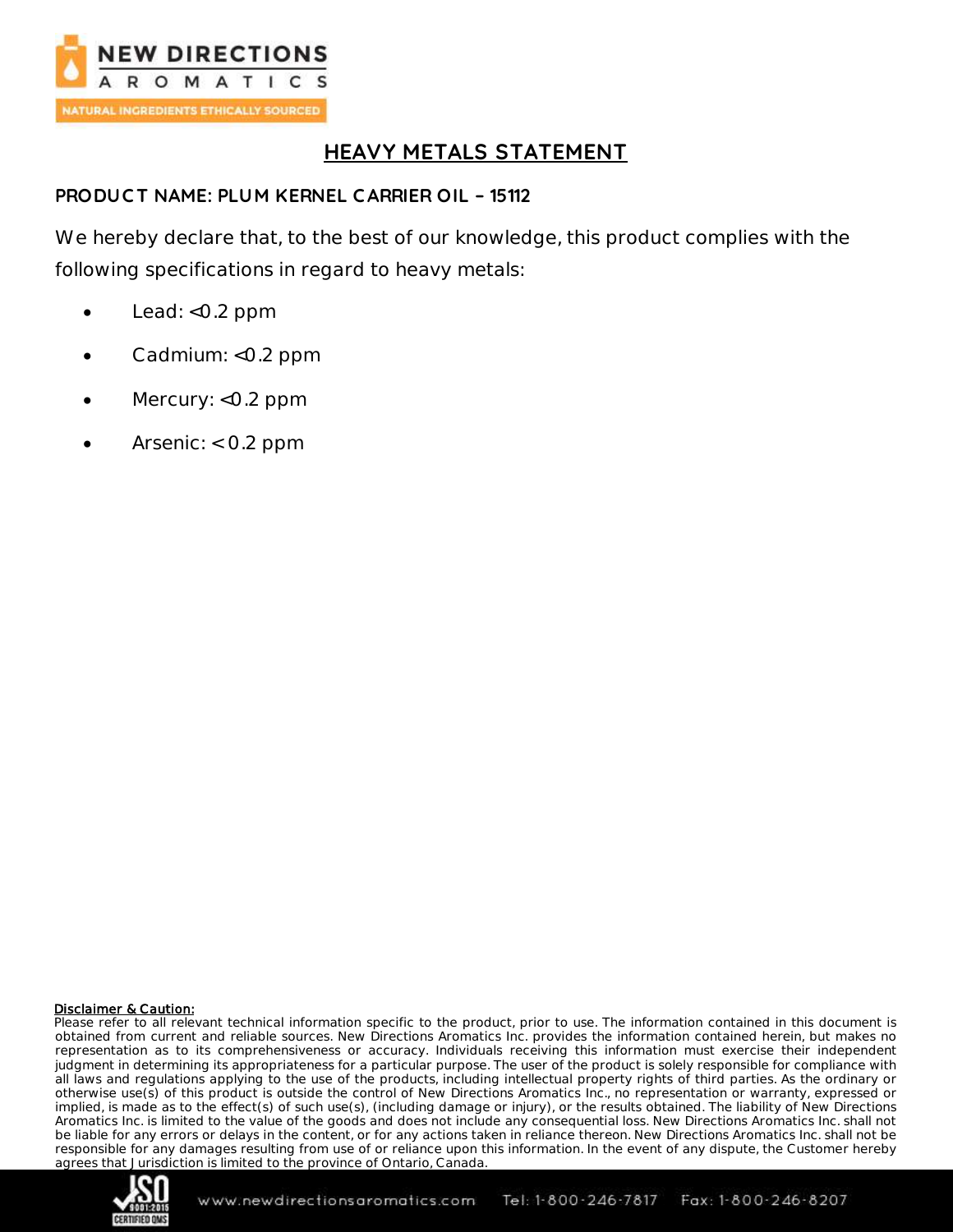

# **FOOD ALLERGEN INFORMATION**

### **PRODUC T NAME: PLUM KERNEL C ARRIER OIL – 15112**

| Component                                               | Present in the product |
|---------------------------------------------------------|------------------------|
| Peanuts (and/or derivatives,) e.g., protein oil         | <b>No</b>              |
| Tree Nuts (and/or derivatives)                          | No                     |
| Seeds (Mustard, Sesame) (and/or derivatives)            | No                     |
| Wheat, Barley, Rye, Oats, Spelt, Kamut or their hybrids | <b>No</b>              |
| Gluten                                                  | <b>No</b>              |
| Soybeans (and/or derivatives)                           | <b>No</b>              |
| Dairy (including lactose) or Eggs                       | <b>No</b>              |
| Fish or their products                                  | No                     |
| Shellfish or their products                             | No                     |
| Celery (and/or derivatives)                             | No                     |
| Lupin (and/or derivatives)                              | <b>No</b>              |
| Sulphites (and derivatives) (added or $\geq$ 10 ppm)    | No                     |

#### Disclaimer & Caution:

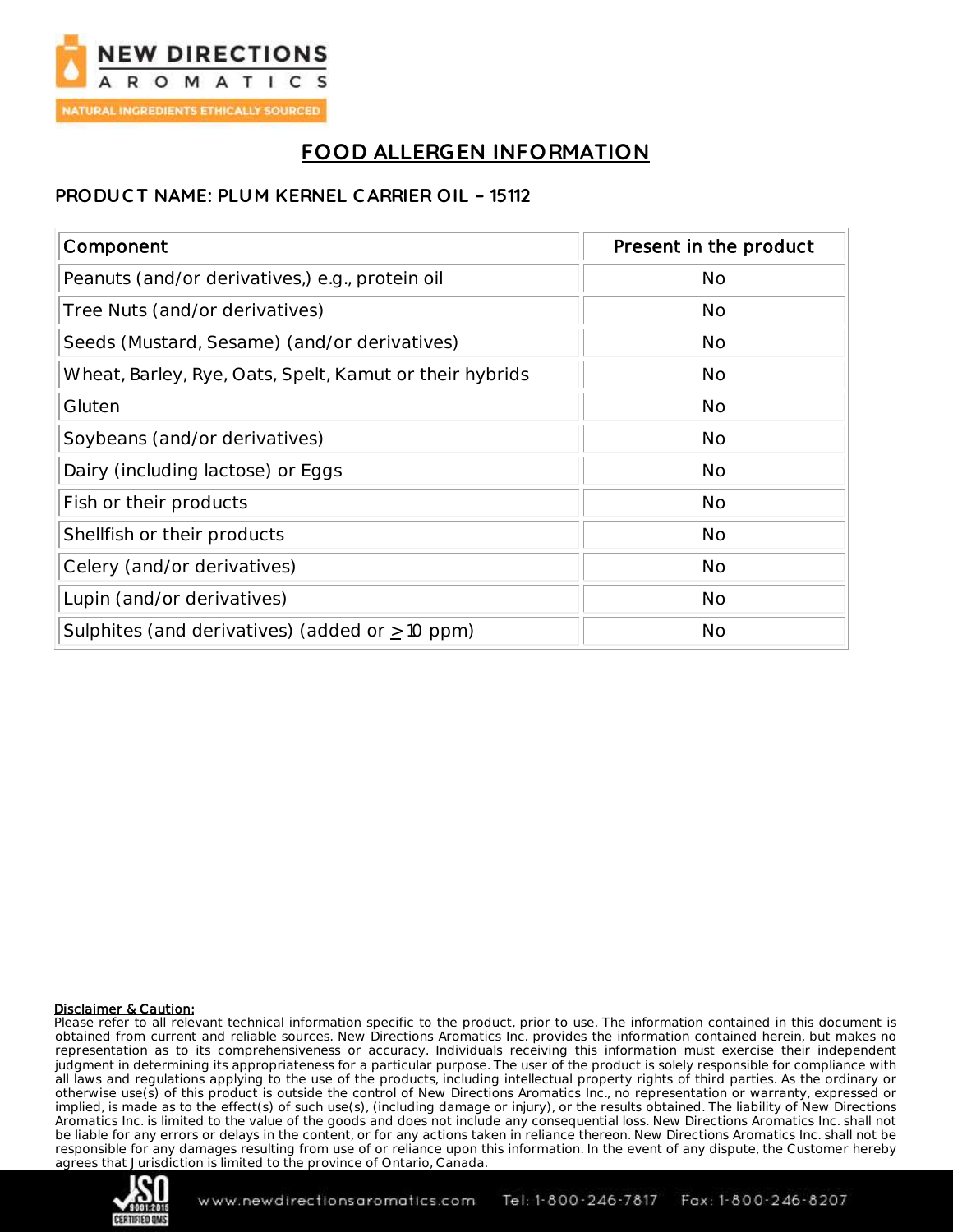

# **IFRA C OMPLIANCE STATEMENT**

### **PRODUC T NAME: PLUM KERNEL C ARRIER OIL – 15112**

We hereby declare that, to the best of our knowledge, based on processing information and raw materials used, Fragrance Allergens listed in the EU Regulation 1223/2009 Annex III, N0 67-92 are not likely to be present.

#### Disclaimer & Caution:

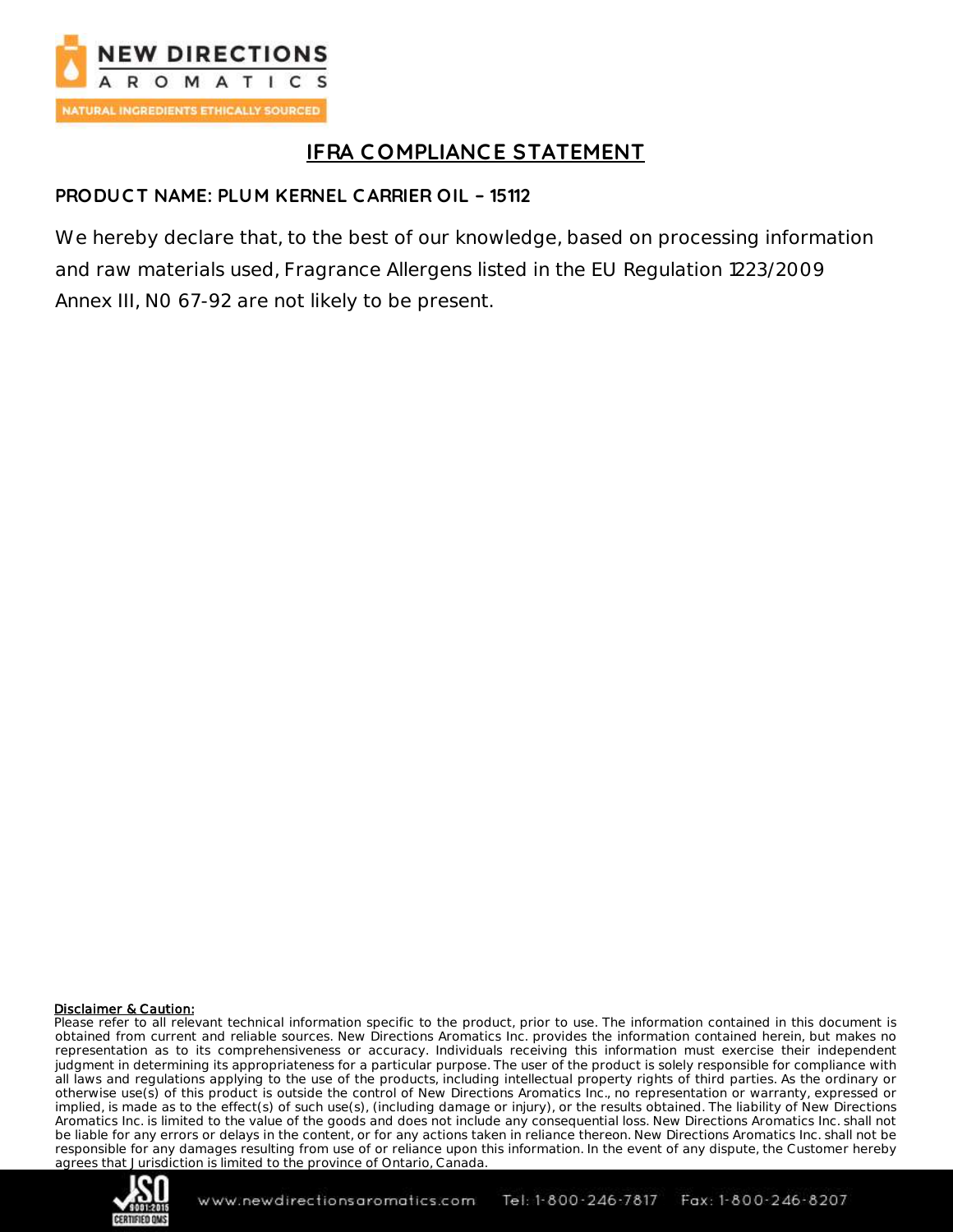

## **DEC LARATION OF BOVINE/TRANSFERABLE SPONGIFORM ENC EPHALOPATHY (BSE/TSE)**

### **PRODUC T NAME: PLUM KERNEL C ARRIER OIL – 15112**

We hereby declare that, to the best of our knowledge, this product was not made with, nor contains, any animal material or derivatives, and is free of BSE/TSE.

#### Disclaimer & Caution:

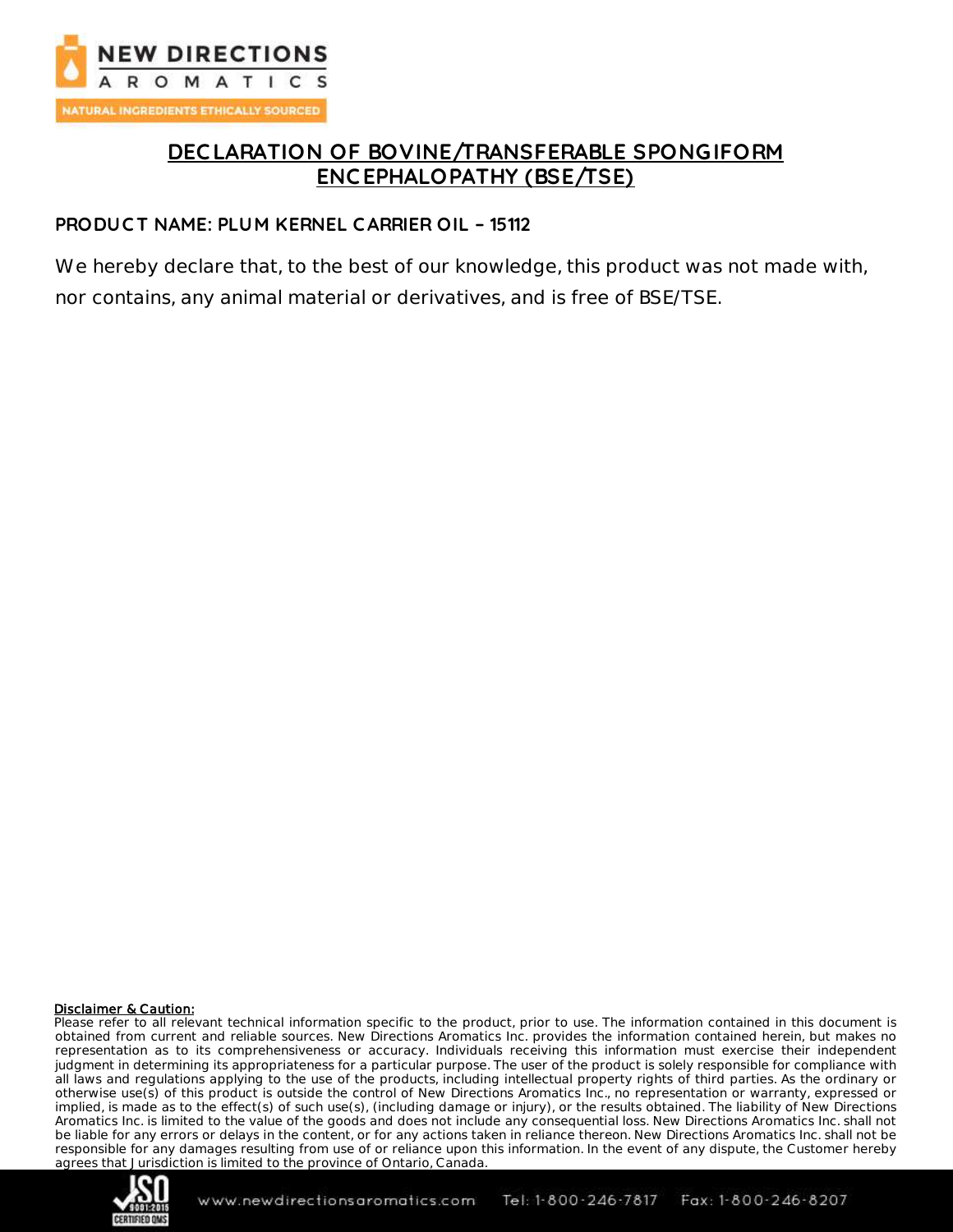

# **C RUELTY-FREE STATEMENT**

### **PRODUC T NAME: PLUM KERNEL C ARRIER OIL – 15112**

We hereby declare that, to the best of our knowledge, this product has not been tested on animals.

#### Disclaimer & Caution:

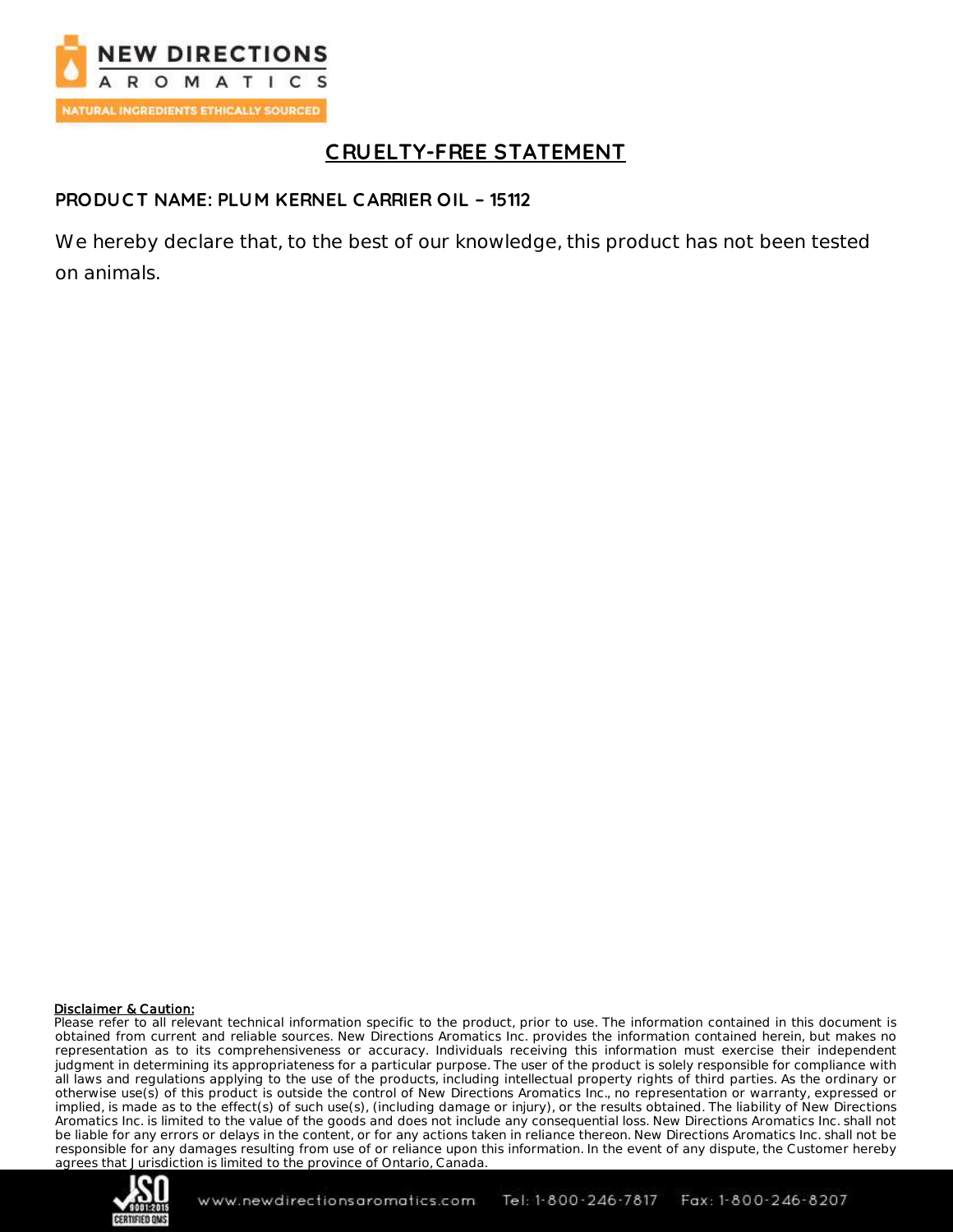

# **KOSHER STATEMENT**

### **PRODUC T NAME: PLUM KERNEL C ARRIER OIL – 15112**

We hereby confirm that this product has been certified to Kosher standards.

#### Disclaimer & Caution:

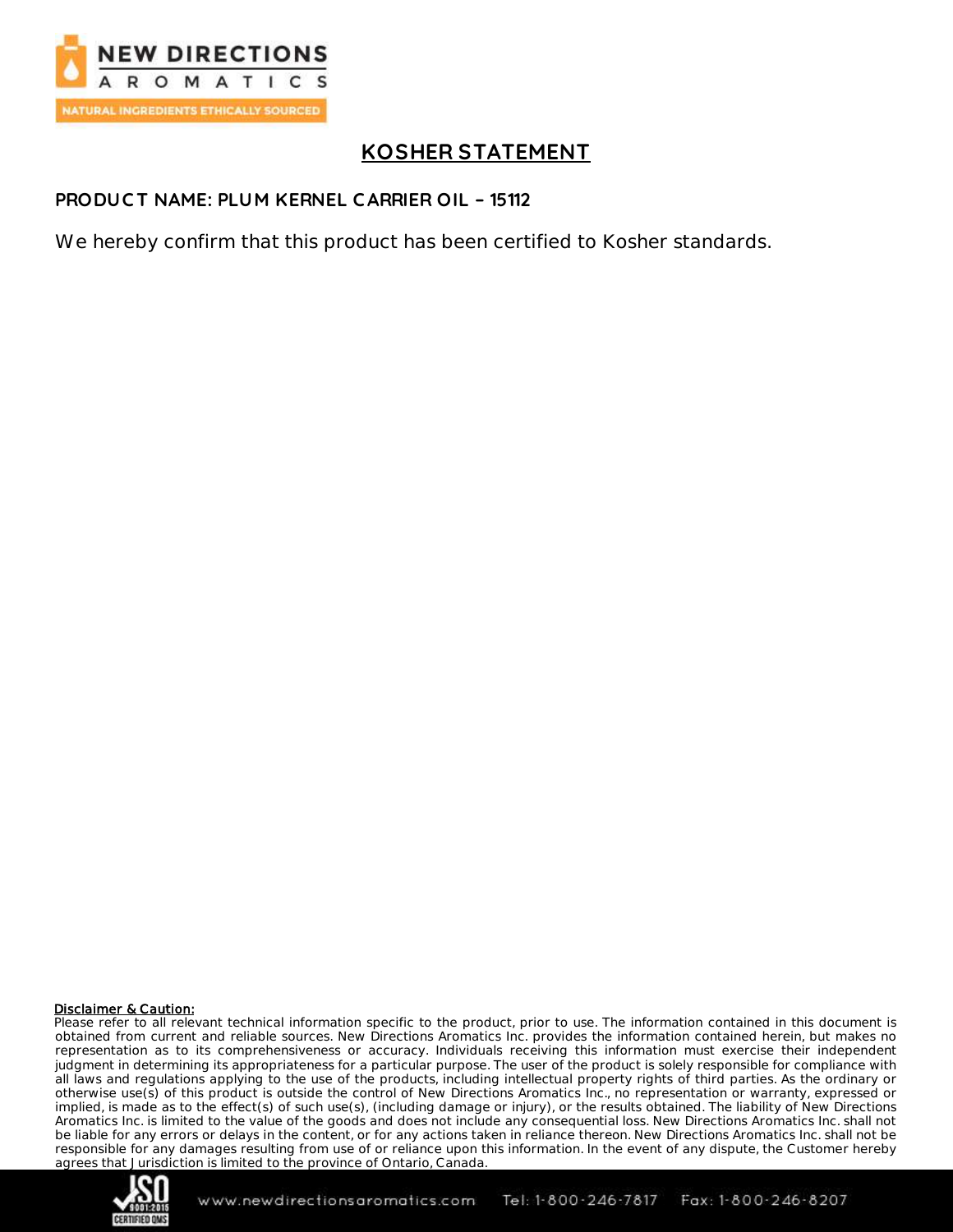

# **VEGAN STATEMENT**

### **PRODUC T NAME: PLUM KERNEL C ARRIER OIL – 15112**

We hereby confirm that this product has been certified to Vegan standards.

#### Disclaimer & Caution: